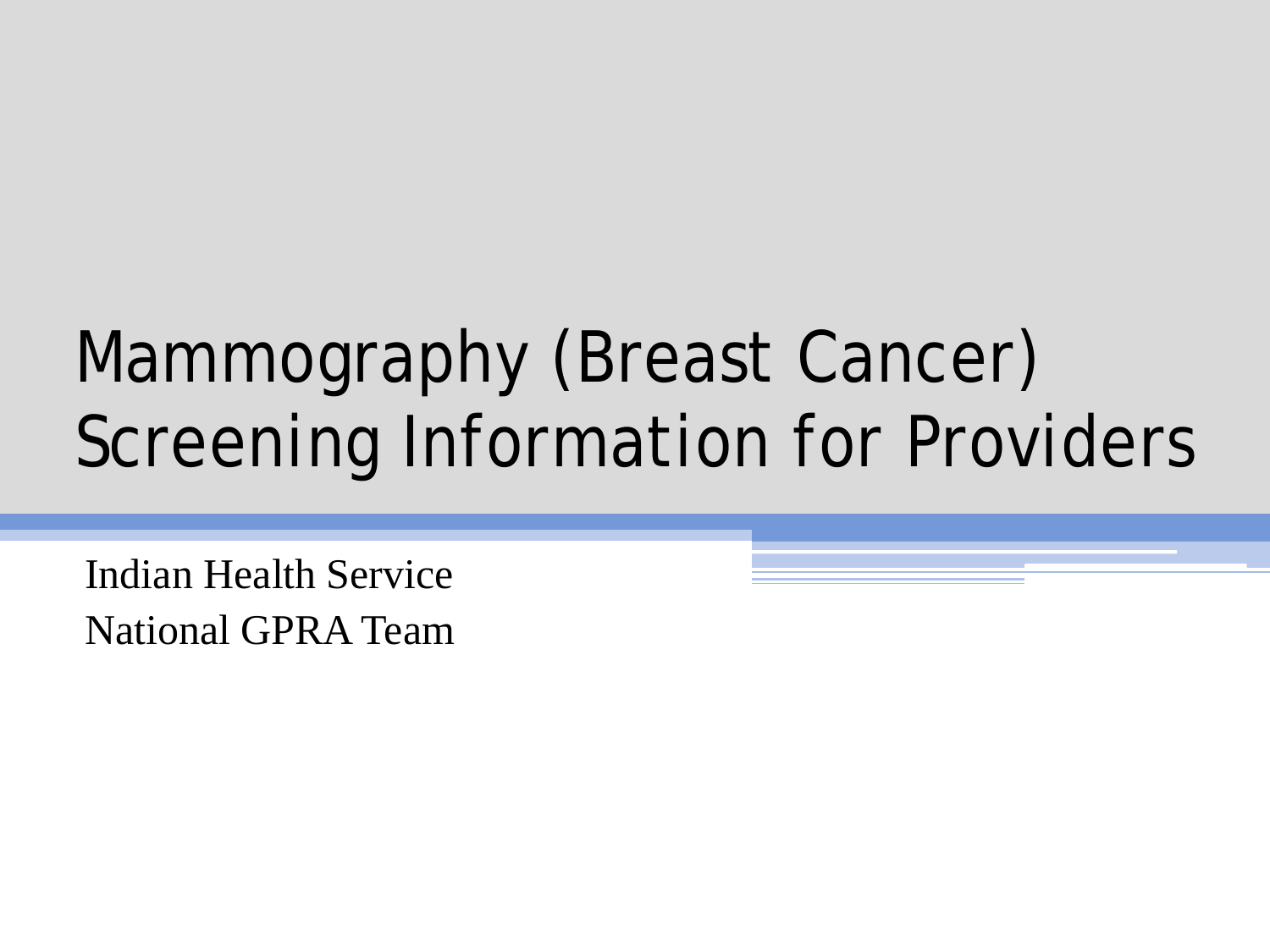## Mammography Screening

- Measures the proportion of eligible patients who have had mammography screening
- Includes women age  $52-64$ , and looks back two years to see if a patient has had a mammogram
	- This logic follows recommendations to begin screening at age 50
- Was first reported as a GPRA measure FY 2003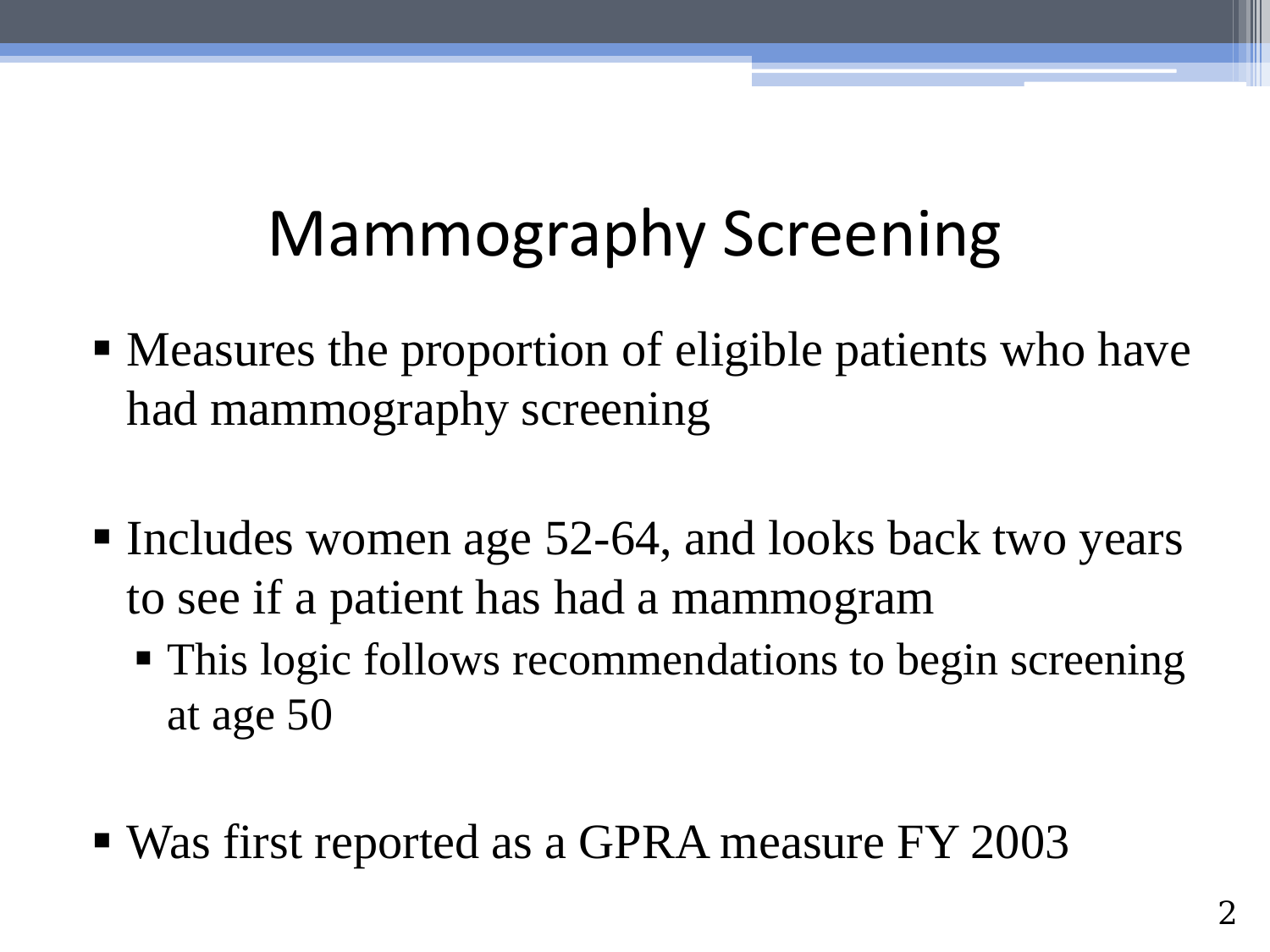### Measure Logic

- Denominator: Female Active Clinical patients ages 52-64, without a documented bilateral mastectomy or two separate unilateral mastectomies
- Numerator: All patients who had a Mammogram documented in the past two years.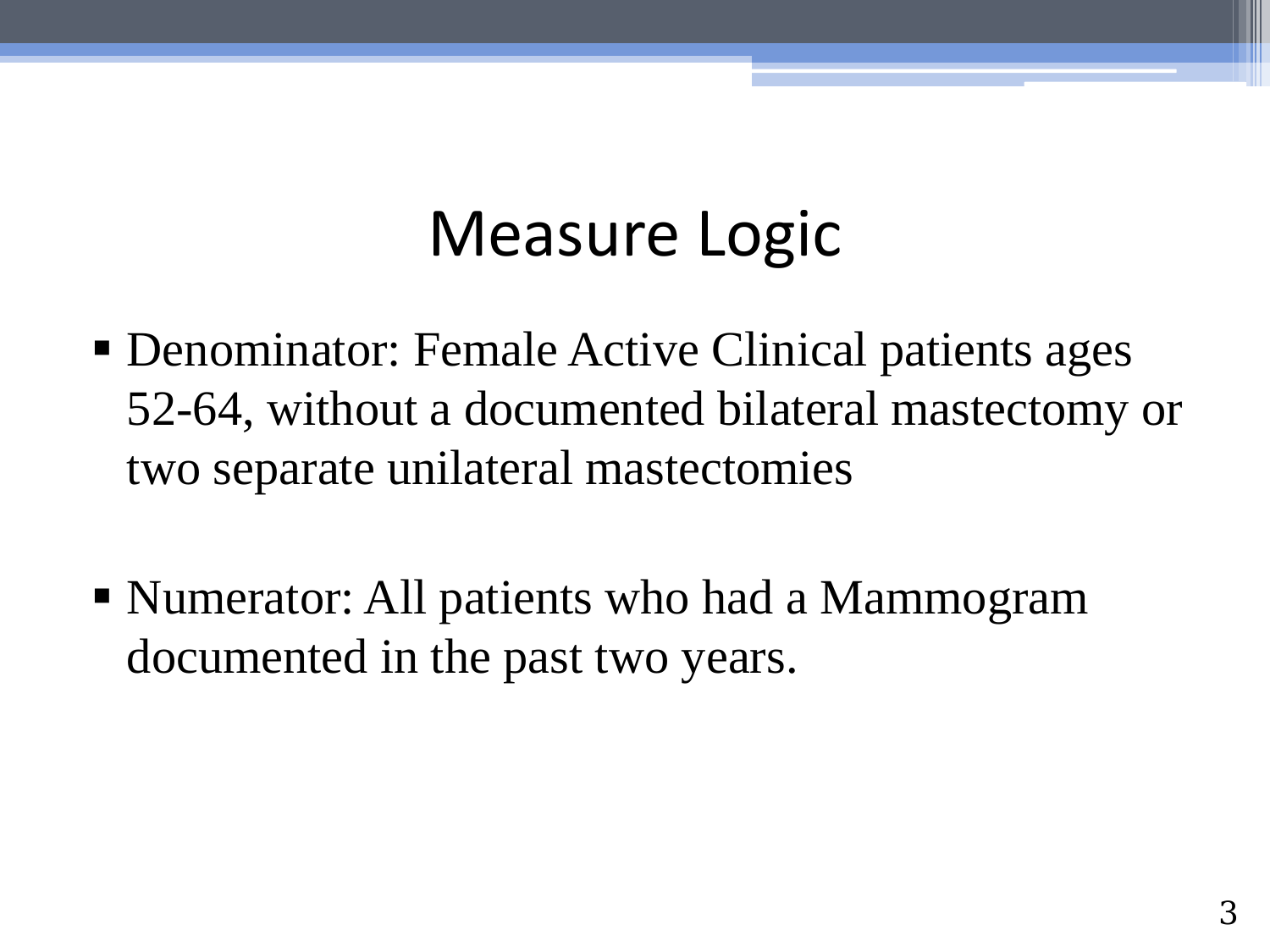#### Federal and Tribal GPRA Results

#### **Cancer Screening: Breast (Mammography)**

AI/AN women (age 52-64) who have received mammography screening within the previous two years.

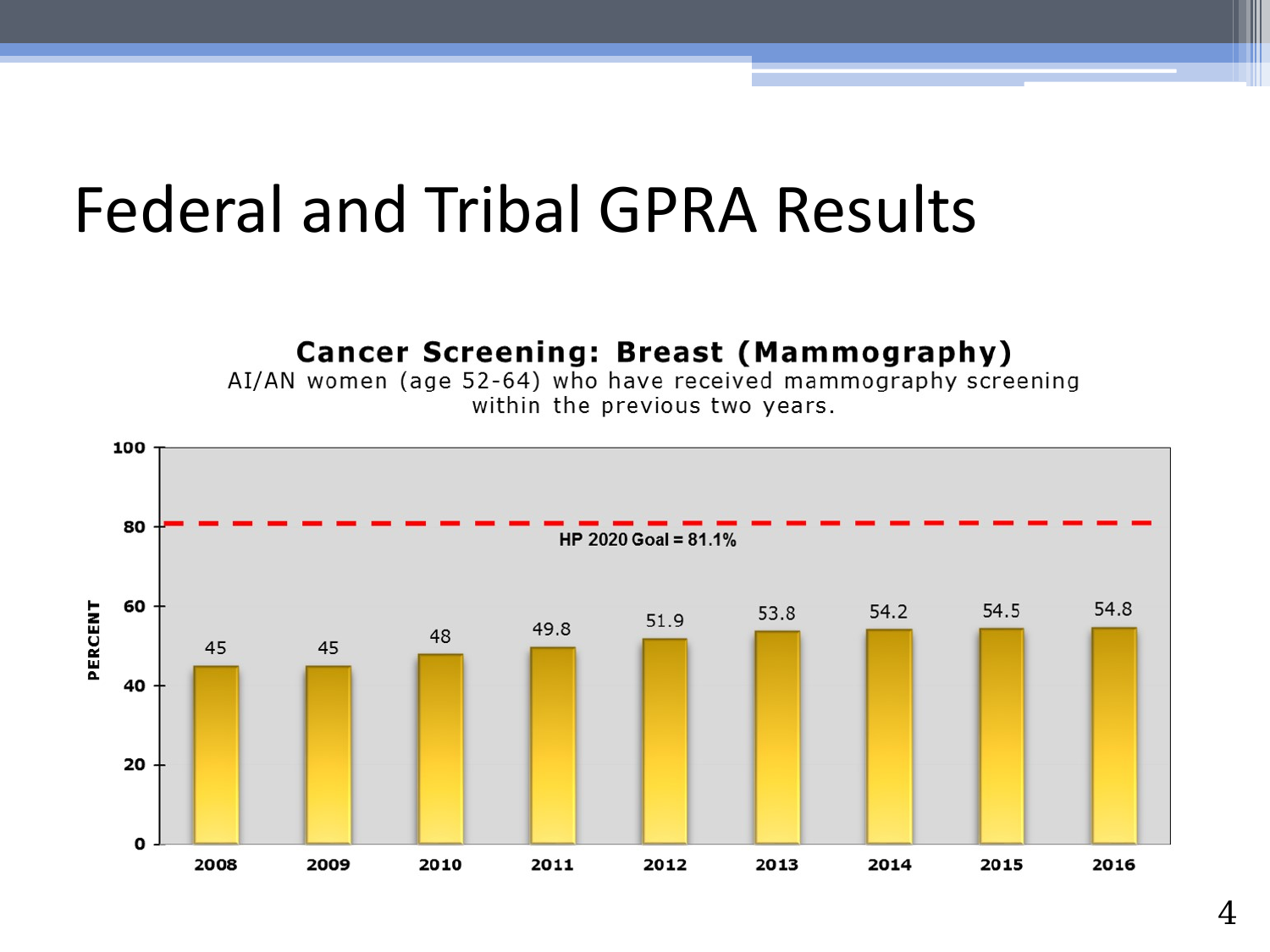## Breast Cancer Statistics 1

Breast cancer in the United States is:

- The most common cancer in all women, regardless of race or ethnicity
- The third most common cause of death from cancer among American Indian/Alaska Native women (after lung cancer and colorectal cancer)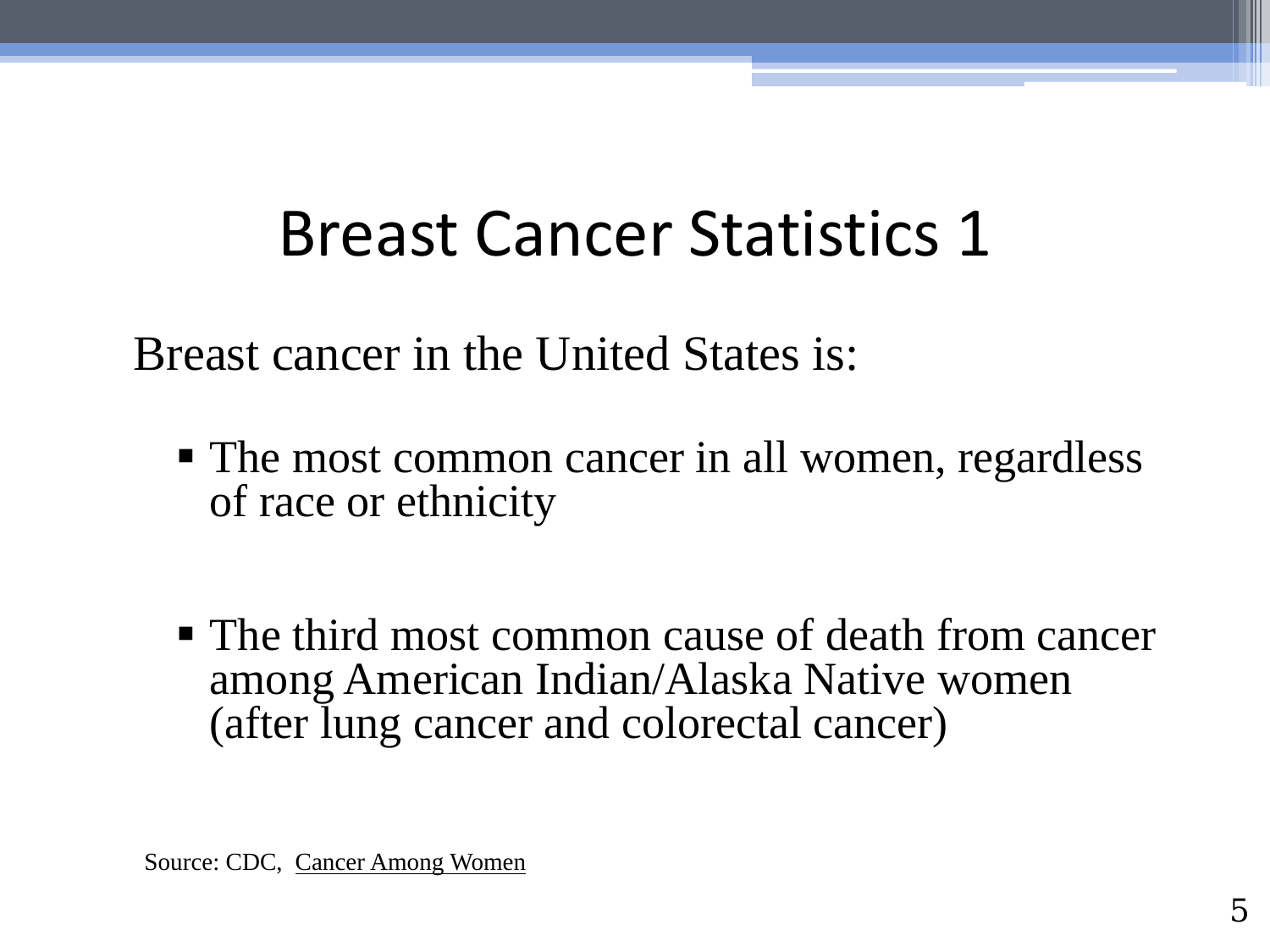#### Breast Cancer Statistics 2

- About 1 in 8 US women  $(12\%)$  will develop invasive breast cancer during her lifetime
	- $\blacksquare$  In 2016 there were more than 2.8 million women with a history of breast cancer in the US
- **Estimates for 2017:** 
	- There will be 225,180 new cases of invasive breast cancer in women, and 63,410 cases of non-invasive breast cancer will be diagnosed
	- There will be 40,610 deaths from breast cancer

Source: ["US Breast Cancer Statistics"](http://www.breastcancer.or/symptoms/understand_bc/statistics)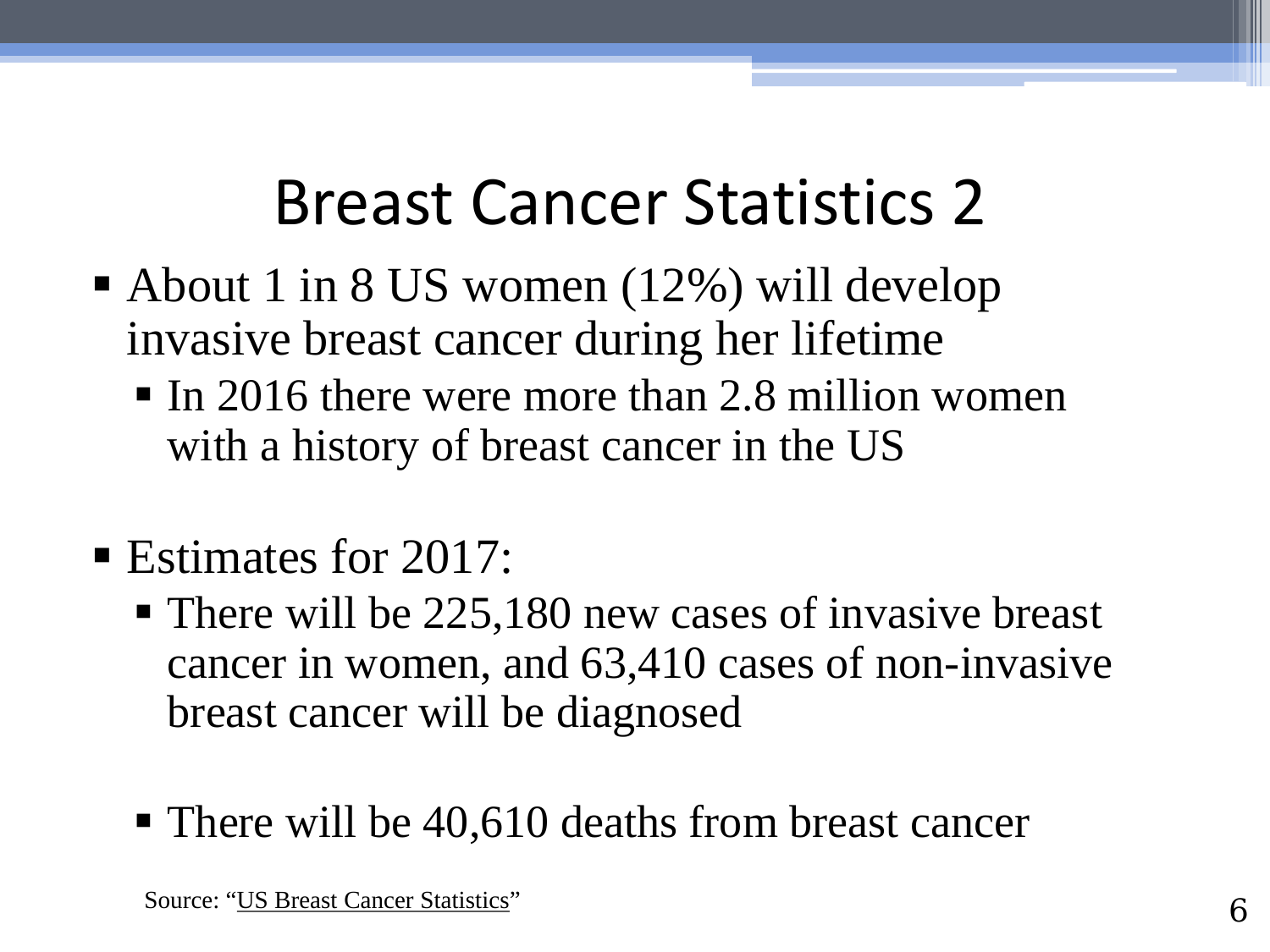#### Breast Cancer Incidence among American Indian and Alaska Native Women: US, 1999-2004

- **Breast cancer incidence rates among AI/AN** women varied across IHS regions
	- The highest rates were in Alaska (134.8) and the Plains (Northern, 115.9; Southern, 115.7), and the lowest rates were in the Southwest (50.8)
- The rate in Alaska was similar to the rate among non-Hispanic white women in Alaska

Source: Wingo PA, King J, Swan J, Coughlin SS, Kaur JS, Erb-Alvarez JA, Jackson-Thompson J, Arambula Solomon TG. Breast cancer incidence among American Indian and Alaska Native women: US, 1999–2004. *Cancer* 2008;113(S5):1191–1202.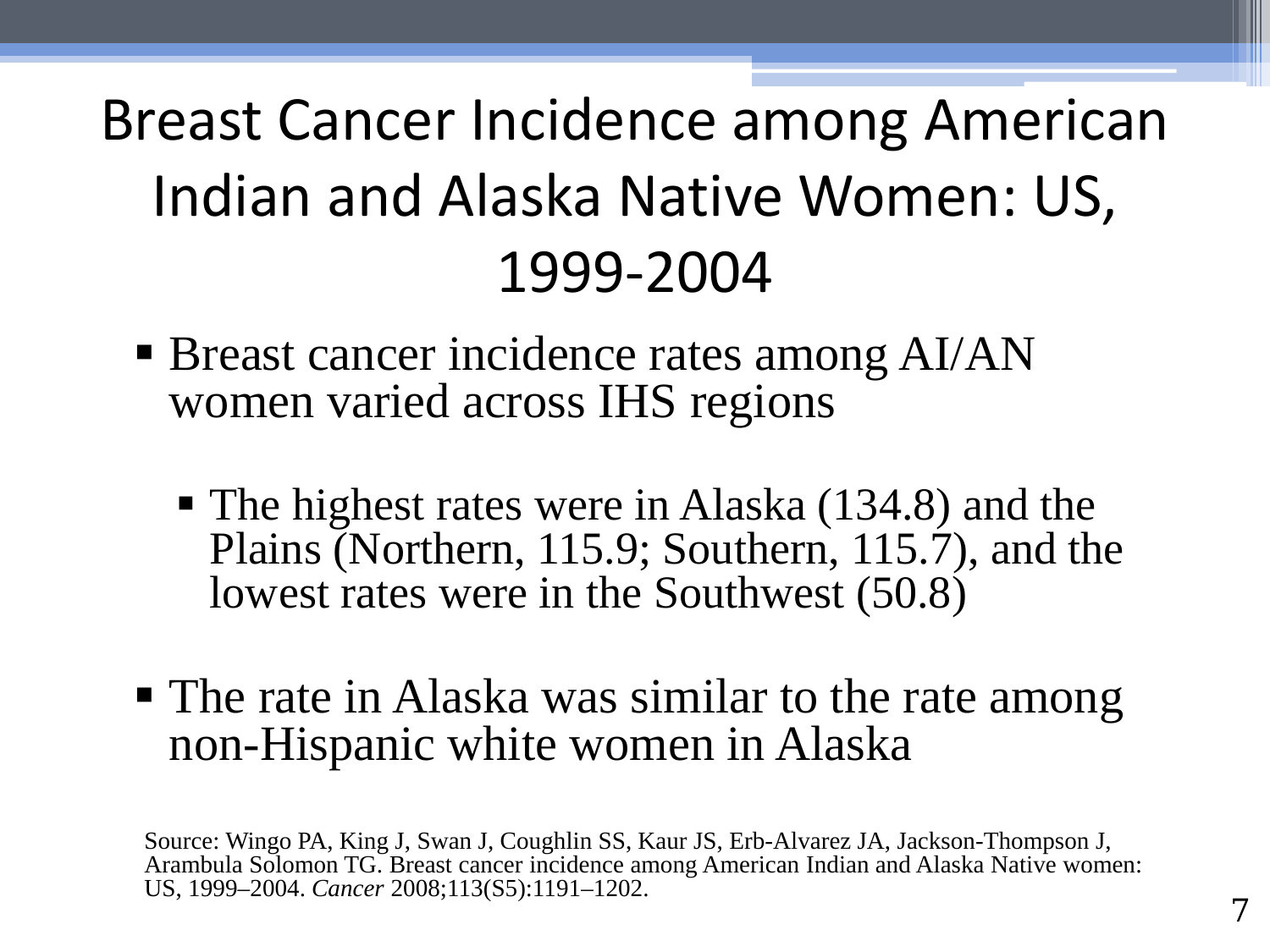#### Breast Cancer Mortality among AI/AN women 1990-2009

- While the overall breast cancer death rate was lower in AI/AN women compared to white women, death rates among AI/ANs age 40-49 were higher than white in the Alaska region, and for AI/AN women age 65 and up in the southern plains.
	- White death rates significantly decreased in this period but overall AI/AN death rates were unchanged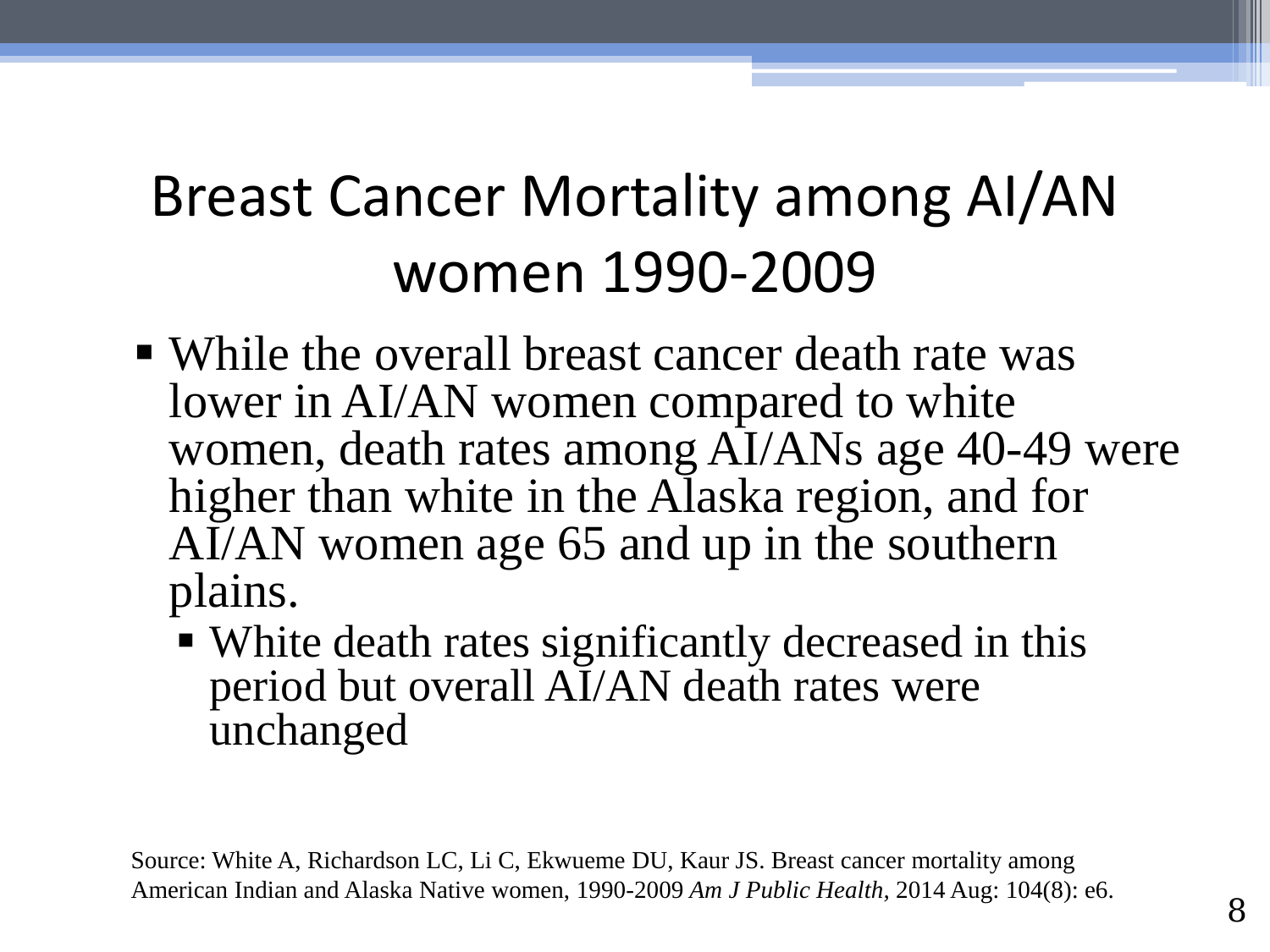## Breast Cancer Risk Factors

- Risk factors for breast cancer include:
	- Age: risk increases with age
	- A personal history of breast abnormalities or breast cancer
	- Genetic factors (inherited changes in certain genes including BRCA1 and BRCA2 increase the risk of breast cancer)
	- Long term use of hormone therapy
	- Age at first menstrual period/menopause/first live birth
	- **Breast cancer among close relatives**
	- Obesity
	- Low levels of physical activity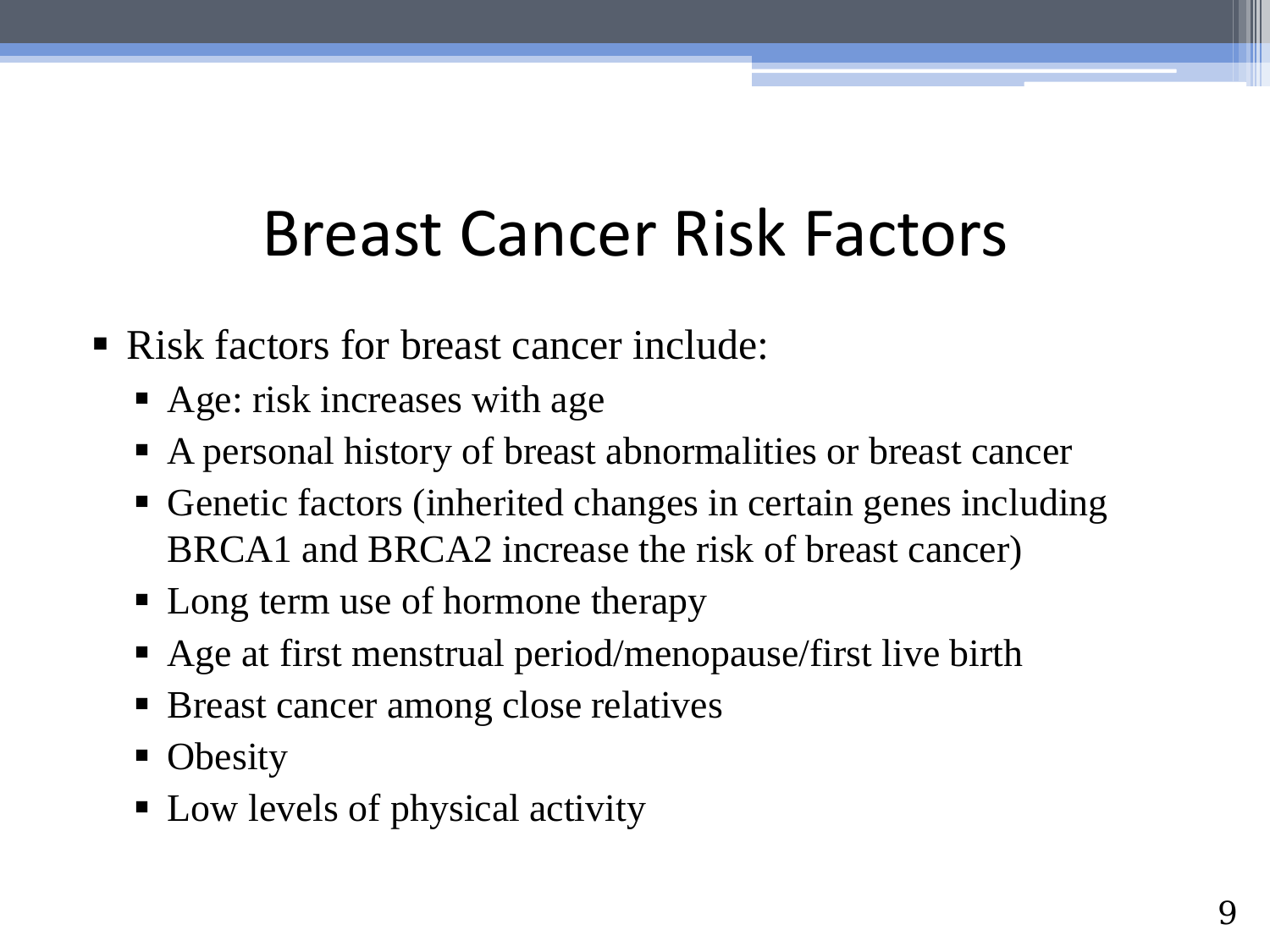#### Risk of Breast Cancer Increases with Age:

|    | Age Risk of Diagnosis of Breast Cancer within next<br>10 years |
|----|----------------------------------------------------------------|
| 30 | $.44\%$ (1 in 227)                                             |
| 40 | $1.47\%$ (1 in 68)                                             |
| 50 | $\frac{2.38\%}{1 \text{ in } 42}$                              |
| 60 | $\frac{3.56\%}{1 \text{ in } 28}$                              |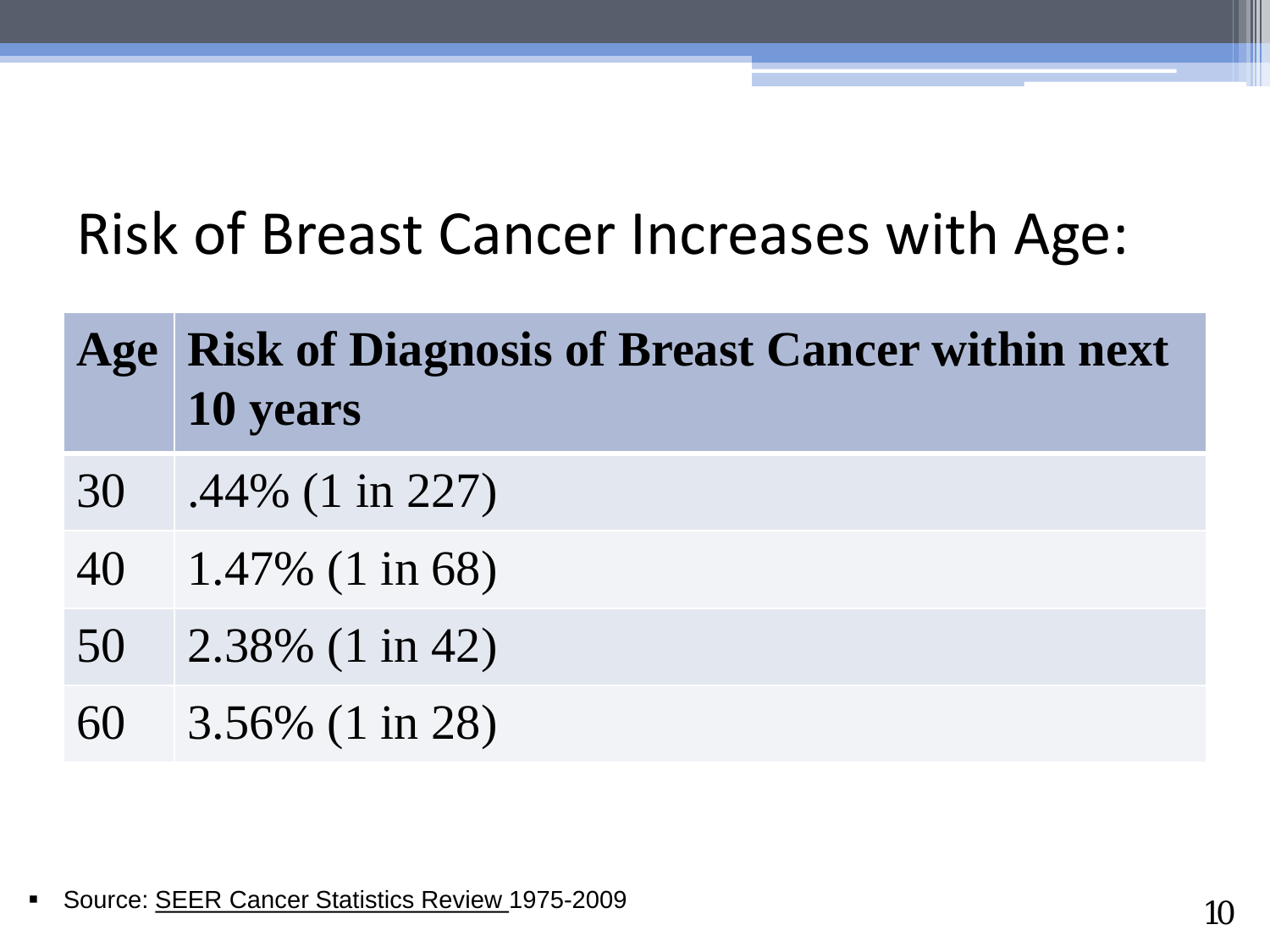#### Screening Recommendations from the USPSTF

- The USPSTF recommends biennial screening mammography for women aged 50 to 74 years
	- Recommendations were updated in 2016
- The USPSTF recommends against regular mammography before age 50 or after age 74
	- Women age 40-49 at average risk may still choose to begin biennial screening, but the risk of false positive results and unnecessary biopsies is higher than in other groups
	- **Insufficient evidence of benefit to screening women over age** 74

Source: Nelson HD, Cantor A, Humphrey L, Fu R, Pappas M, Daeges M, Griffin J. Screening for Breast Cancer: A Systematic Review to Update the 2009 US Preventive Services Task Force Recommendation. Evidence Synthesis No 124. AHRQ Publication N 14-05201-EF-1. Rockville, Maryland: Agency for Healthcare Research and Quality, 2016 11 No. 2016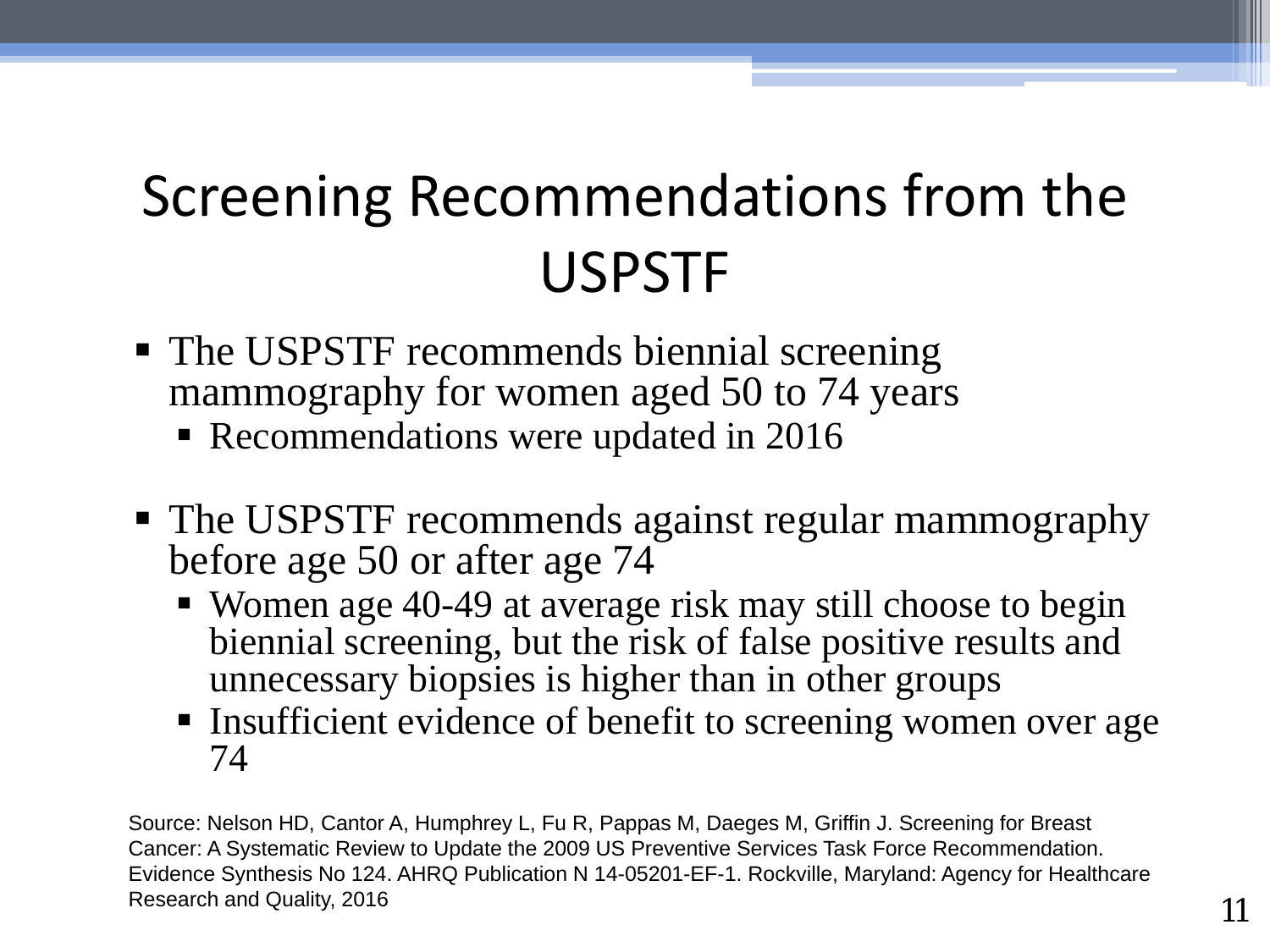#### ACOG, AMA, and ACS recommendations

- ACOG: annual mammography screening beginning at age 40
- AMA: annual screening for all women starting at age 50, but women may choose to start at age 40
- ACS: annual mammography screening starting at age 45, and biennial mammography screening starting at age 55

Source: [Facing Our Risk of Cancer Empowerment](http://www.facingourrisk.org/our-role-and-impact/advocacy/breast-screening-comparitons-chart.pdf) 12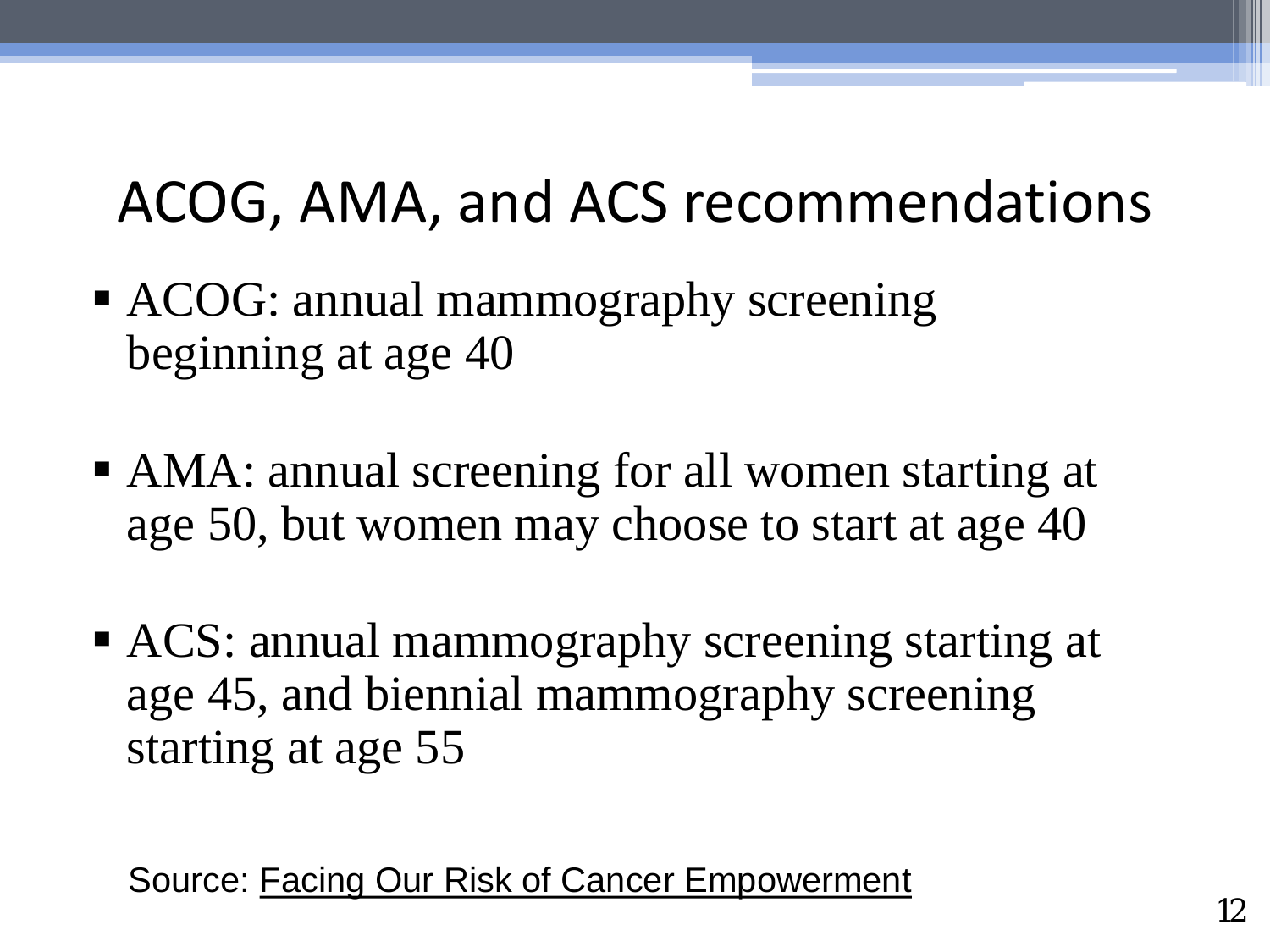### Notes on Data Entry for Mammography Screening in CRS

- Mammograms obtained elsewhere can be recorded as "historical" data
- Active patients who have had a mammogram recorded on their chart and coded properly will "count" toward a program's mammography rate, regardless of where the patient obtained the mammogram